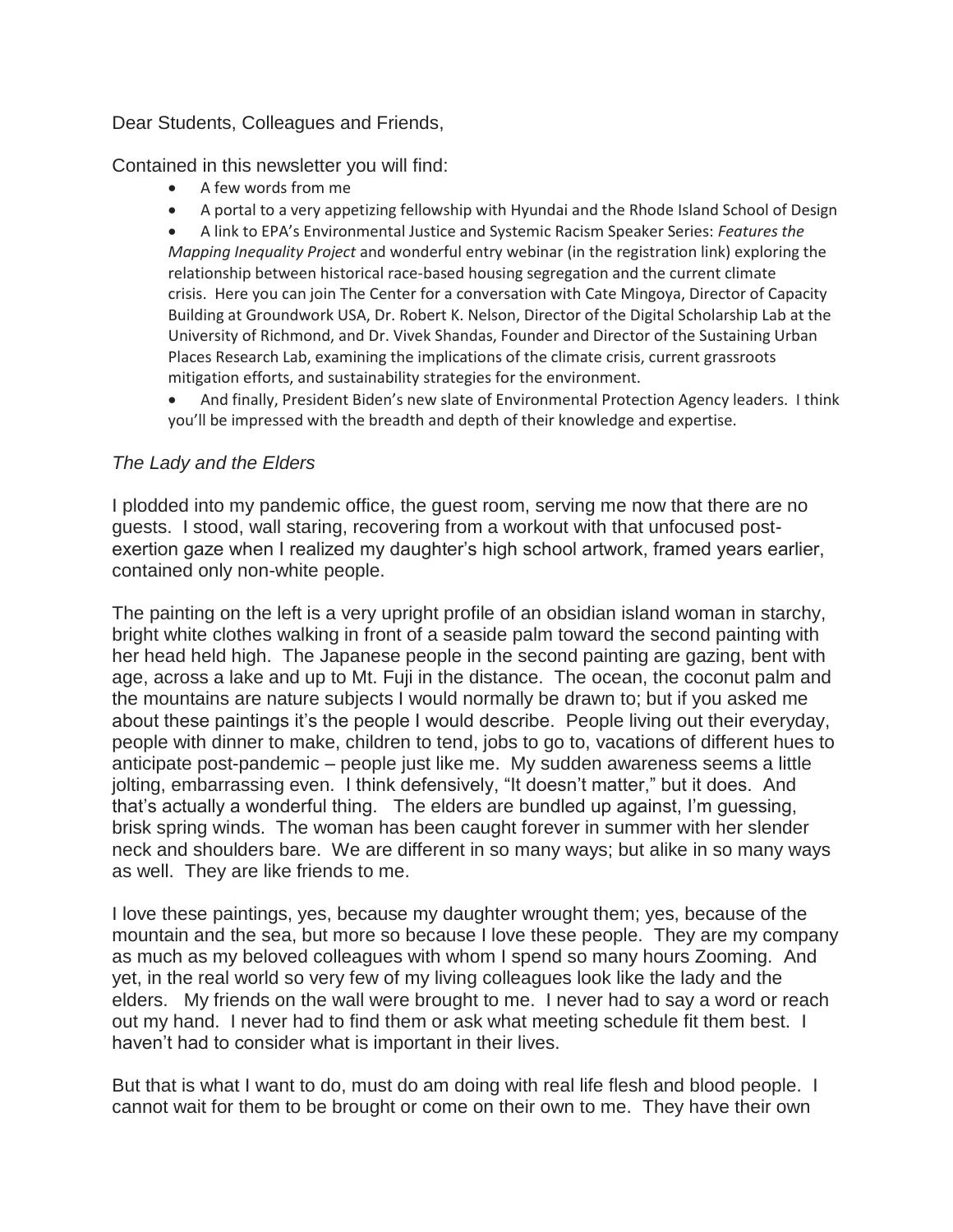lives, their own circles. I am searching for those circles stepping my toe in as gently as I can. I'd like to chat with them in my office in person when it's safe, work together, laugh and tell stories; but I will go to theirs. I will happily go, head upright, hoping we can gaze at a mountain or a prairie together, nurture it and us and weave together a better world.

\*

**The Edna W. Lawrence Nature Lab at the Rhode Island School of Design** is a dynamic space committed to advancing the understanding of connections between biology, art, design and nature, and fostering sustainable and regenerative solutions to local and global challenges. Generous funding from Hyundai supports ongoing studio and workshop activities aimed at innovating solutions to emerging design challenges, in ways that are deeply informed by the natural world.

We are currently seeking outstanding applicants for a 2 year fellowship position to work with Hyundai and RISD staff, faculty and students on biodesign topics, including biomimicry, biomaterials and biosystems applications. Successful applicants should have a background in the biological and/or environmental sciences, a working knowledge of applied biomimicry and regenerative design, and teaching experience. The fellow will collaborate with Nature Lab staff on expanding, maintaining and supplementing biodesign pedagogy, research and practices in the Lab, as well as individual and small group mentoring.

This work provides the rare opportunity to work in a transdisciplinary space with a major international corporation, as well as the possibility of influencing the future of mobility design on the planet. For a complete list of qualifications and to apply, please visit [Nature Lab Hyundai Biological Programs Fellow](https://urldefense.com/v3/__https:/risd.wd5.myworkdayjobs.com/RISD/job/Providence/Nature-Lab-Hyundai-Biological-Programs-Fellow_R-00614-1__;!!IKRxdwAv5BmarQ!KOqHn4AbDaabNR6wtkdmxb9U657Njy6BEz9UMkrGCwNIPflpvCJR2Gv-IJFGNoFHh5nw9Q$)

Dr. Jennifer Bissonnette | Interim Director she/her/hers **Edna Lawrence Nature Lab** | **Rhode Island School of Design** [2 College Street | Providence, RI 02903-](https://urldefense.com/v3/__https:/maps.google.com/?q=2*College*Street**A7C*Providence,*RI*02903&entry=gmail&source=g__;KysrJSsrKw!!IKRxdwAv5BmarQ!NIndSQYBD7F-sCaA4gHYV-hDhqQVIaPySbEQ1hbL-TR7Y-2CsLLQbPRvyrVsUwszYkmABQ$)2784 [401.709.8548](https://urldefense.com/v3/__http:/401.709.8548/__;!!IKRxdwAv5BmarQ!NIndSQYBD7F-sCaA4gHYV-hDhqQVIaPySbEQ1hbL-TR7Y-2CsLLQbPRvyrVsUwtBlMxNFQ$) | [jbissonn@risd.edu](mailto:jbissonn@risd.edu)

## **EPA Environmental Justice and Systemic Racism Speaker Series: Features the Mapping Inequality Project**

EPA is launching the Environmental Justice (EJ) and Systemic Racism Speaker Series. The first session will highlight [The Mapping Inequality Project,](https://gcc01.safelinks.protection.outlook.com/?url=https%3A%2F%2Fdsl.richmond.edu%2Fpanorama%2Fredlining%2F&data=04%7C01%7CMotilall.Christina%40epa.gov%7C68a9e69f31ad46ba699808d8be43cc54%7C88b378b367484867acf976aacbeca6a7%7C0%7C0%7C637468545689344168%7CUnknown%7CTWFpbGZsb3d8eyJWIjoiMC4wLjAwMDAiLCJQIjoiV2luMzIiLCJBTiI6Ik1haWwiLCJXVCI6Mn0%3D%7C1000&sdata=F%2BQInOWMhgOwWHzdZ13b2Dnhjr%2B9uZmrK9X1kZUA3ac%3D&reserved=0) a unique collaboration on redlining and current environmental challenges that provides publicly-accessible digitized versions of redlining maps for about 200 cities. This project has generated trailblazing work in the area of EJ and systemic racism. Two of its founders will discuss the genesis, philosophy, methodology, and impact of this game-changing project.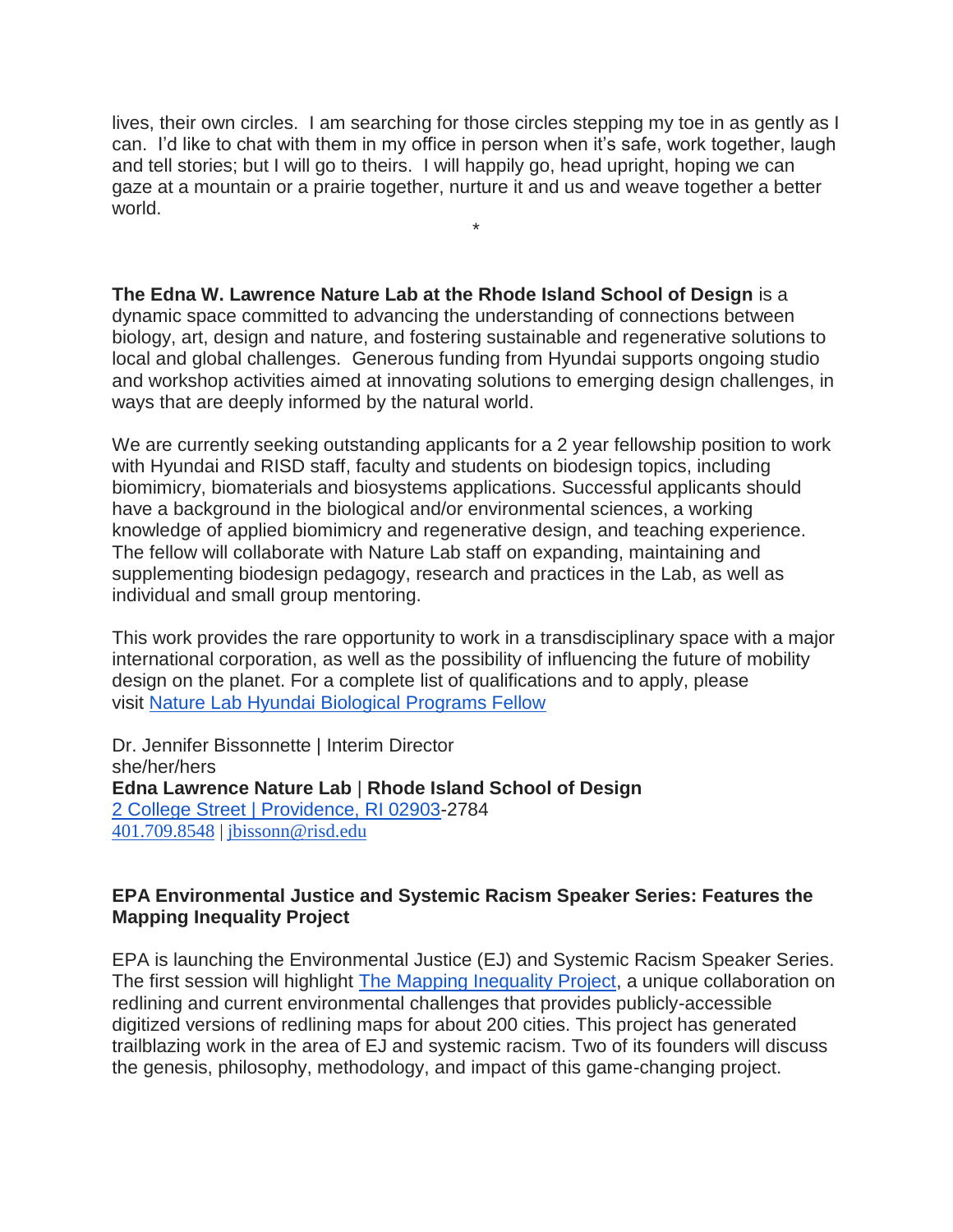**Speakers:**

- **Dr. Robert Nelson, Director, Digital Scholarship Laboratory, University of Richmond**
- **Dr. LaDale Winling, Associate Professor of History, Virginia Tech**
- Moderated by Charles Lee, Senior Policy Advisor for Environmental Justice, EPA

**Date and Time:** March 4, 2021, 12:00 – 1:00 pm EST

**Register Here:** [https://www.eventbrite.com/e/the-mapping-inequality-project-tickets-](https://gcc01.safelinks.protection.outlook.com/?url=https%3A%2F%2Fwww.eventbrite.com%2Fe%2Fthe-mapping-inequality-project-tickets-136940963107&data=04%7C01%7CMotilall.Christina%40epa.gov%7C68a9e69f31ad46ba699808d8be43cc54%7C88b378b367484867acf976aacbeca6a7%7C0%7C0%7C637468545689493510%7CUnknown%7CTWFpbGZsb3d8eyJWIjoiMC4wLjAwMDAiLCJQIjoiV2luMzIiLCJBTiI6Ik1haWwiLCJXVCI6Mn0%3D%7C1000&sdata=ONltWsfByTQKSa1R6ww%2Bt9fp8y6XgdjQNBR%2BbY2sHbs%3D&reserved=0)[136940963107](https://gcc01.safelinks.protection.outlook.com/?url=https%3A%2F%2Fwww.eventbrite.com%2Fe%2Fthe-mapping-inequality-project-tickets-136940963107&data=04%7C01%7CMotilall.Christina%40epa.gov%7C68a9e69f31ad46ba699808d8be43cc54%7C88b378b367484867acf976aacbeca6a7%7C0%7C0%7C637468545689493510%7CUnknown%7CTWFpbGZsb3d8eyJWIjoiMC4wLjAwMDAiLCJQIjoiV2luMzIiLCJBTiI6Ik1haWwiLCJXVCI6Mn0%3D%7C1000&sdata=ONltWsfByTQKSa1R6ww%2Bt9fp8y6XgdjQNBR%2BbY2sHbs%3D&reserved=0)

The Environmental Justice and Systemic Racism Speaker Series will illustrate how addressing systemic racism is highly relevant to EPA's mission. This series explores how understanding and addressing systemic racism and the roots of disproportionate environmental and public health impacts is key to integrating EJ in the policies and programs of EPA and other environmental agencies to achieve environmental protection for all people.

The first five sessions will focus on redlining and current environmental challenges. Future topics will include: Title VI and civil rights program, EJ research and analysis, rural inequities, and others. Suggestions are welcomed. Registration information for each session forthcoming.

# **EPA Welcomes Members of the Biden-Harris Leadership Team**

#### **Contact Information**: [press@epa.gov](mailto:press@epa.gov)

(Lenexa, Kan., January 21, 2021) — The U.S. Environmental Protection Agency today announced key members of the agency's incoming leadership team who will advance the Biden-Harris administration's agenda to tackle the climate crisis, advance environmental justice and create clean energy jobs.

"We are proud to join the EPA team of dedicated career professionals," said Dan Utech, EPA's incoming Chief of Staff. "EPA will be at the heart of President Biden's commitment to protect public health and the environment while building a clean energy future that creates good paying jobs. We will be guided by science as we work together to achieve these goals on behalf of all Americans."

EPA's leadership team comes with a broad range of expertise and knowledge, including decades of experience in federal, state, and local governments; academia; and nonprofit and advocacy organizations. The EPA team also reflects the Biden-Harris commitment to diversity. Additional members of the EPA appointee team will be named in the days and weeks to come.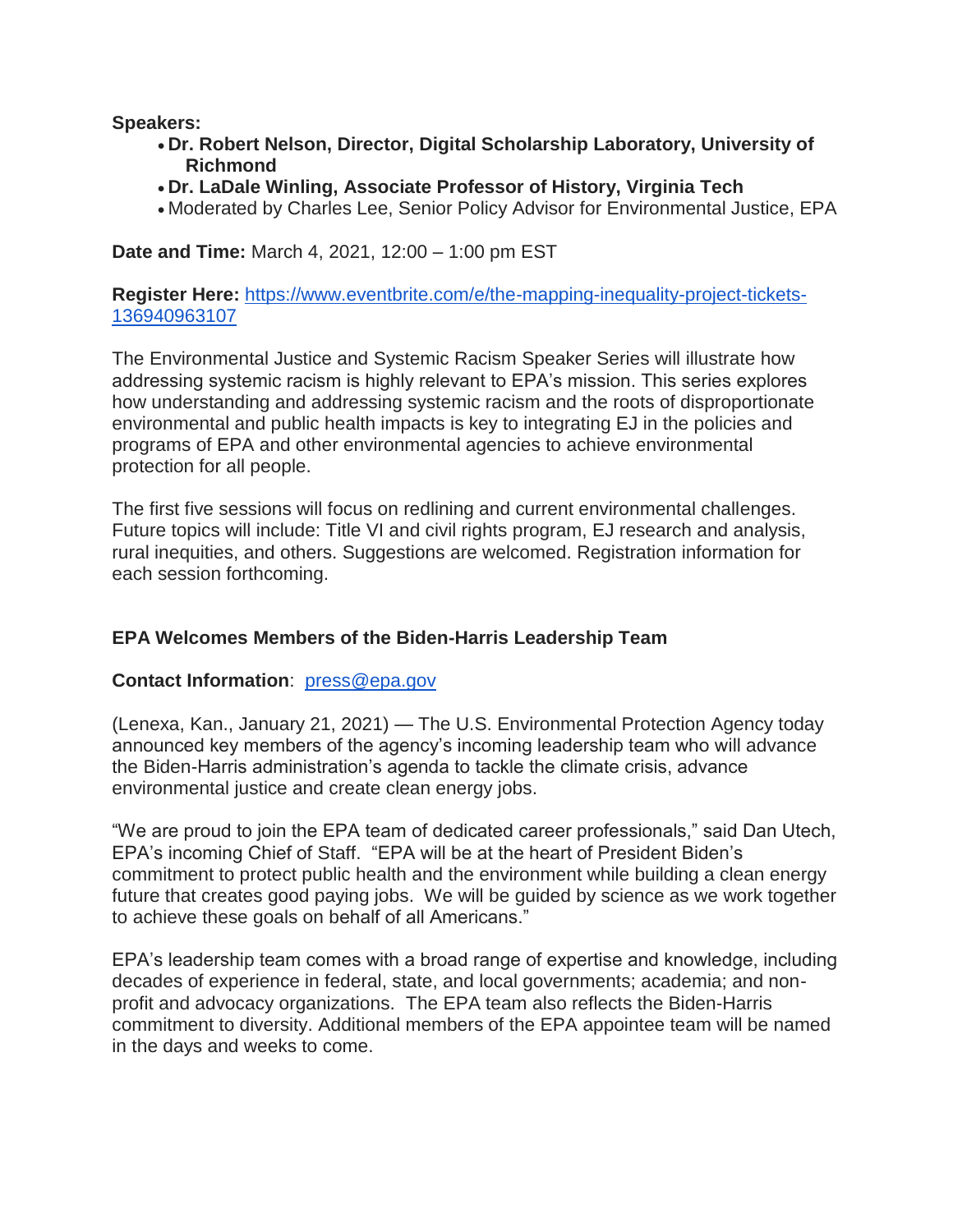The team was sworn in on January 20, 2021 and as part of the Biden-Harris administration's commitment to the highest ethical standards, appointees received an initial ethics training today.

Members of the incoming EPA leadership team are listed here along with their intended new role and brief biographies:

### **Radha Adhar, Deputy Associate Administrator for Congressional**

**Affairs** Radha Adhar joins EPA from the Office of Senator Tammy Duckworth where she served as Senior Policy Advisor for Energy, Environment and Science. In 2016 and 2017, Radha was an Advisor to the Jobs Strategy Council in the Office of the Secretary at the U.S. Department of Energy. She has also worked at the Sierra Club and the Natural Resources Defense Council, focusing on the Beyond Coal Campaign and the 2012 Earth Summit. Radha holds a [M.S.in](http://m.s.in/) Energy Policy and Climate Change Science from Johns Hopkins University and a [B.S.in](http://b.s.in/) Biology from the University of North Carolina at Chapel Hill.

**Victoria Arroyo, Associate Administrator for Policy** Vicki Arroyo returns to EPA after having served as Executive Director of the Georgetown Climate Center for 12 years, leading work on climate law and policy and supporting leading states and cities in their efforts to address and prepare for climate change. Previously she served at the Pew Center on Global Climate Change as Vice President for Policy Analysis and General Counsel where she directed Pew's policy analysis, science, adaptation, economics, and U.S. policy programs for a decade and was Managing Editor of the Center's book, Climate Change: Science, Strategies and Solutions. She was recently Chair of the Executive Committee of the Transportation Research Board of the National Academies of Sciences, Engineering, and Medicine and has served on numerous other boards and committees advising the National Science Foundation, the National Center for Atmospheric Research, the U.S. Energy Information Administration, and the California Air Resources Board. Vicki previously served in two offices at EPA, the Office of Air and Radiation and the Office of Research and Development, where she reviewed development of standards under the Clean Air Act. Vicki also served as Policy Director for the Louisiana Department of Environmental Quality, drafting legislation that reduced toxic air pollution by 50% and linking tax breaks to firms' environmental records. She was elected to the American College of Environmental Lawyers in 2018 and holds a B.S. in biology from Emory and a M.P.A. from Harvard and a J.D. from Georgetown.

#### **Tomás Elias Carbonell, Deputy Assistant Administrator for Stationary Sources, Office of Air and Radiation**

Since 2012, Tomás Carbonell has held a number of positions at the Environmental Defense Fund (EDF), most recently as Senior Counsel and Director of Regulatory Policy for EDF's U.S. Clean Air program. His work included leading EDF's litigation and regulatory advocacy in defense of the Clean Power Plan and carbon pollution standards for new, modified and reconstructed power plants; defending Clean Air Act protections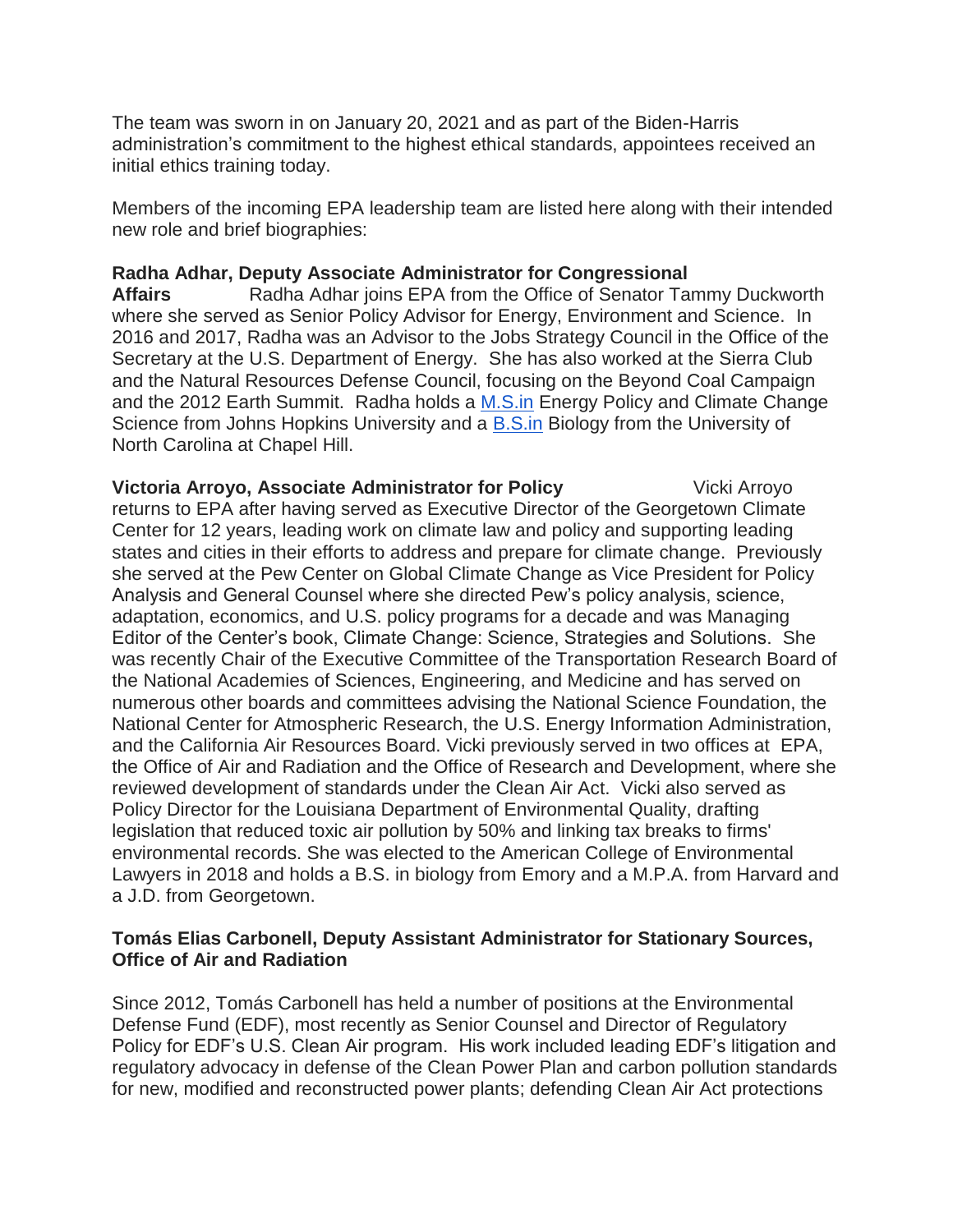for hazardous air pollution from power plants and industrial sources; and advocacy in defense of EPA's use of rigorous health science and economic analysis. From 2008 until 2012, Tomás was an Associate at Van Ness Feldman, LLP, where he counseled diverse clients on federal legal and regulatory matters related to climate change, clean energy, and environmental and electricity regulation. He has a J.D. from Yale University, degrees in Environmental Change and Management and Development Economics from the University of Oxford, and bachelors' degrees in Chemical Engineering, Economics, and Multidisciplinary Studies from North Carolina State University.

**Alison Cassady, Deputy Chief of Staff for Policy** Alison Cassady most recently served as the Deputy Staff Director for the U.S. House of Representatives, Select Committee on the Climate Crisis, where she managed a team of lawyers and scientists to conceptualize, draft and deliver a congressional policy roadmap for achieving net zero emissions by 2050 and building a clean energy economy that values workers and advances environmental justice. From 2017 – 2019 she was the Managing Director of the Energy and Environment Team at the Center for American Progress, providing strategic planning and managerial support to a team working on climate change policy, public lands conservation, and ocean protection. Alison also served on the House Committee on Energy and Commerce and Committee on Oversight and Government Reform. She holds a Master of Public Affairs from Indiana University School of Public and Environmental Affairs and a B.S. in Foreign Service from Georgetown University School of Foreign Service.

**Dimple Chaudhary, Deputy General Counsel for Nationwide Resource Protection Programs Dimple Chaudhary joins EPA after serving as Deputy Litigation** Director at the Natural Resources Defense Council. Her work included litigation and advocacy to protect communities from drinking water contamination and exposure to toxics. Dimple was lead counsel for community groups in Flint, Michigan, in a case brought to address lead contamination in the city's drinking water, which led to a settlement requiring the replacement of all Flint's lead service lines within three years. Prior to joining NRDC, she was an associate at WilmerHale and a law clerk for the Honorable Carol Bagley Amon of the United States District Court for the Eastern District of New York. She holds a bachelor's degree from Harvard University, a master's degree in urban planning from the London School of Economics, and a J.D. from Columbia Law School.

**Rosemary Enobakhare, Associate Administrator for Public Engagement and Environmental Education** Rosemary Enobakhare returns to EPA where she served as the Deputy Associate Administrator for Public Engagement and Environmental Education, leading the agency's community outreach and strategic engagement plans. Since then, she has been the Director of Campaigns at The Hub Project, developing and managing large-scale advocacy campaigns that shift the conversation around top progressive policies. She also worked for two years as the Campaign Director at the Clean Water for All Campaign, serving as the principal point of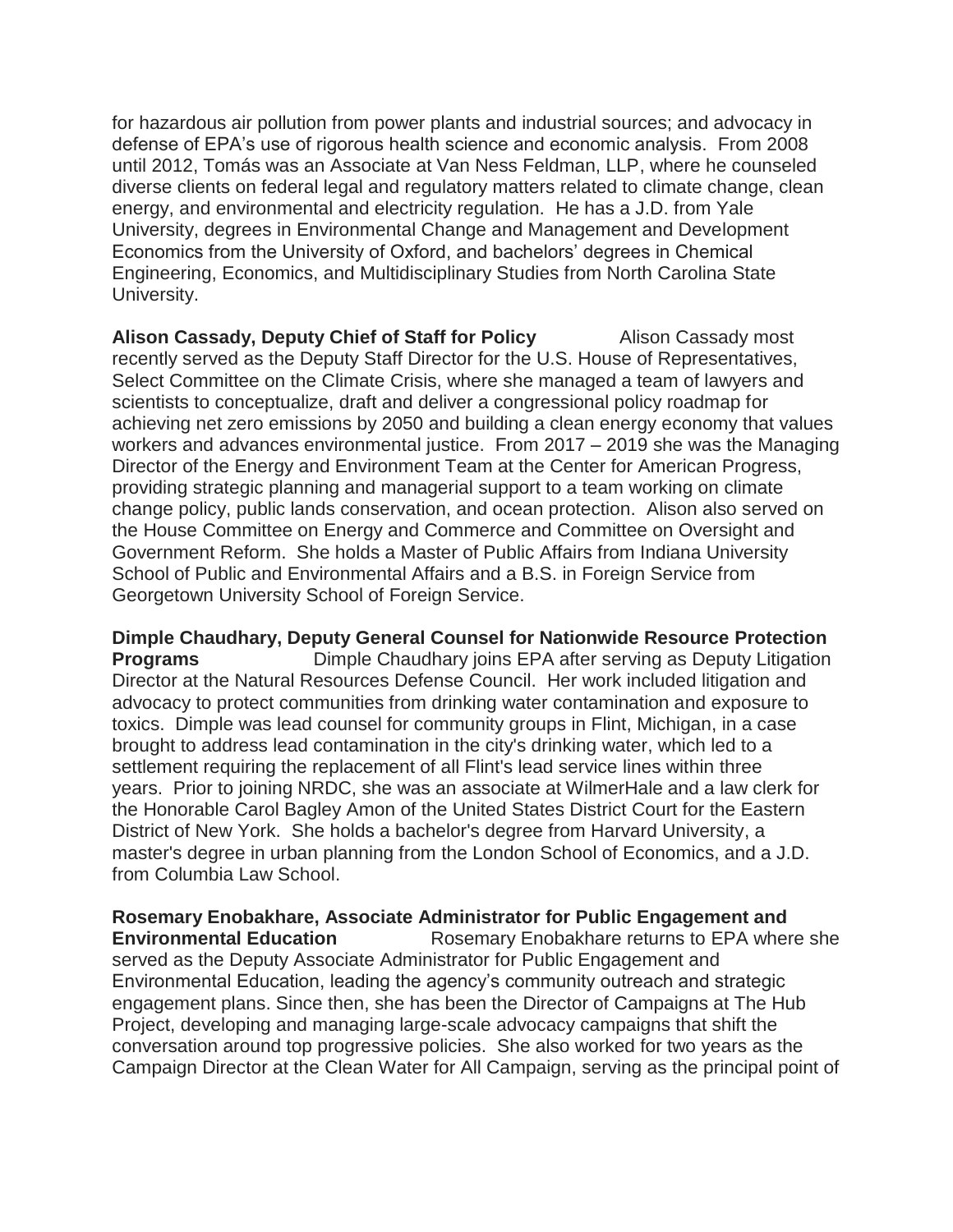contact for stakeholders and overseeing all aspects of the campaign's daily operations. Rosemary is a graduate of Spelman College with a degree in Economics.

**Philip Fine, Principal Deputy Associate Administrator for Policy Dr. Fine** joins EPA after a 15 year career at the South Coast Air Quality Management District in Southern California. He most recently served as the Deputy Executive Officer for the Planning, Rule Development & Area Sources Division, where he oversaw all activities of the Division, including development of State Implementation Plans and Air Quality Management Plans, strategies and regulations for air pollution control, meteorology and forecasting, air quality evaluation, air toxics risk assessment, emissions inventories, socioeconomic analyses, transportation programs, and enforcement for area sources. Prior to this role, Dr. Fine's previous responsibilities at South Coast AQMD included oversight of ambient air monitoring, laboratory services, quality assurance, and source testing. Dr. Fine served on the California Air Resources Board's legislativelymandated Research Screening Committee, and has also served on several EPA Clean Air Scientific Advisory Committee expert panels. Before joining the South Coast AQMD, Dr. Fine was a Research Assistant Professor at the University of Southern California, Los Angeles where he taught courses and conducted extensive research on particulate pollution, air monitoring technologies, and exposure assessment. He has over 50 peerreviewed scientific publications to date. He received his Ph.D. from the California Institute of Technology in Environmental Science & Engineering, and his bachelor's degree in Mechanical Engineering and Materials Science & Engineering from the University of California, Berkeley.

# **Radhika Fox, Principal Deputy Assistant Administrator, Office of**

**Water Prior to her appointment at EPA, Radhika Fox was the Chief** Executive Officer of the US Water Alliance, a national nonprofit organization advancing policies and programs that build a sustainable water future for all. She has more than 20 years of experience in developing, policies, programs and issue-based advocacy campaigns on the most salient water issues facing the nation including climate change, affordability and innovative finance, water infrastructure investment, equity, and the evolution of the One Water movement. Previously, Radhika directed policy and government affairs for the San Francisco Public Utilities Commission, which is responsible for providing 24/7 water, wastewater, and municipal power services to millions of Bay Area residents. She also served as the Federal Policy Director at PolicyLink, where she coordinated the organization's policy agenda on a wide range of issues, including infrastructure investment, transportation, sustainable communities, economic inclusion, and workforce development. Radhika has a M.A. in City and Regional Planning from the University of California, Berkeley, and a B.A. in Religion and Philosophy from Columbia University.

**Michal Ilana Freedhoff, Principal Deputy Assistant Administrator for Chemical Safety and Pollution Prevention (starting 1/25)** Michal Ilana Freedhoff joined the Senate Environment and Public Works Committee as its Minority Director of Oversight in February 2017. She has more than twenty years of government experience, beginning in 1996 in then-Congressman Ed Markey's office as a Congressional Science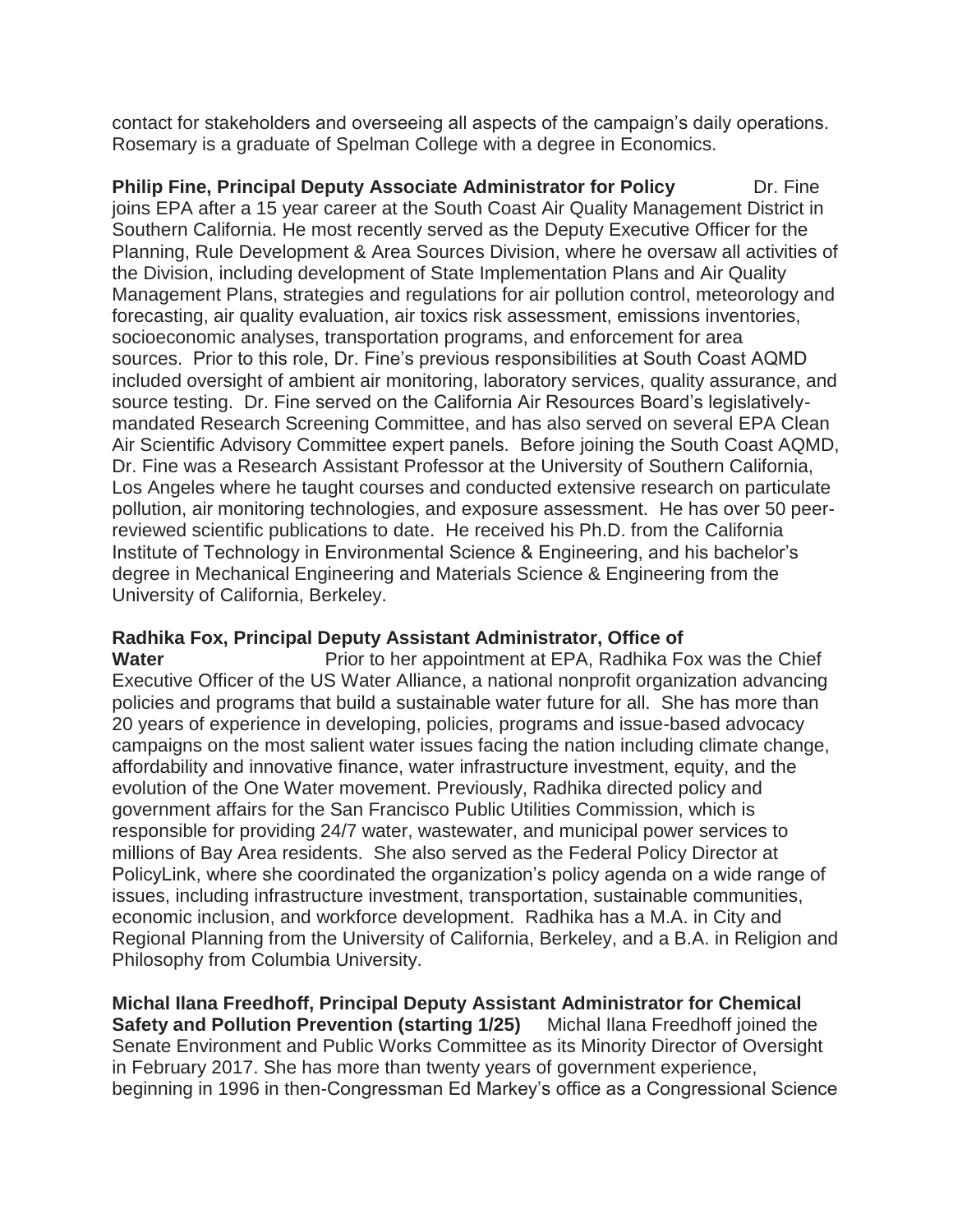and Engineering fellow after receiving a Ph.D. in physical chemistry at the University of Rochester. She has also served on the staffs of the House Science Committee, the House Select Committee on Energy Independence and Global Warming, the House Energy and Commerce Committee and the House Natural Resources Committee. Her legislative work includes the fuel economy provisions in the 2007 Energy Independence and Security Act, a law requiring the creation of an online database of dangerous consumer product safety defects, the 2016 re-authorization of the Toxic Substances Control Act, and 2019 legislation to address PFAS contamination. She lives in Bethesda, MD with her husband and four children.

**Joseph Goffman, Principal Deputy Assistant Administrator, Office of Air and Radiation** Joe Goffman returns to EPA after serving from 2009 – 2017 as the Associate Assistant Administrator for Climate and Senior Counsel in the Office of Air and Radiation, where he provided policy and legal counsel on a wide range of climate policy and Clean Air Act regulatory and implementation issues and rulemakings. Since 2017 he has served as the Executive Director of the Environmental and Energy Law Program at Harvard Law School where he led a team of attorneys and communications specialists providing information and analysis to stakeholders, government decision makers and the media, and offering innovative responses on emerging issues in the areas of federal, state and municipal energy and electricity law and environmental and administrative law as well as in selected areas of corporate law. Joe also worked on the U.S. Senate Committee on Environment and Public Works as the Democratic Chief Counsel and Majority Senior Counsel. He holds B.A. and J.D. degrees from Yale University.

**Lindsay Hamilton, Associate Administrator for Public Affairs Lindsay Lindsay** Hamilton comes to EPA from Climate Nexus, a communications non-profit, where she was senior director of national media strategy. She also spent time as the chief spokesperson for The George Washington University, the chief of staff and a vice president with the Center for American Progress, and she served in roles in both the U.S. House of Representatives and the and the U.S. Senate. Early on in her career, she worked for ABC News. Lindsay earned a B.A. in international affairs and political science from The George Washington University. She earned her master's degree from the Columbia University School of International and Public Affairs. She is originally from Omaha, Nebraska.

**Sinceré Harris, White House Liaison** Sinceré Harris joins EPA with years of senior-level experience in developing strategies to define, communicate and achieve political goals. Since 2015 she has served as the Executive Director of the Pennsylvania Democratic Party, where she was at the forefront of successful statewide coordinated campaigns, approving and managing multi-million dollar coordinated budgets, and led the formation of the 2020 organizing team. In 2020, Sinceré was named the Pennsylvania Senior Advisor for Joe Biden for President, including advising a team of over 200 on digital organizing, voter protection, political and coalition building, and communications. She previously worked as the Assistant Deputy for Legislative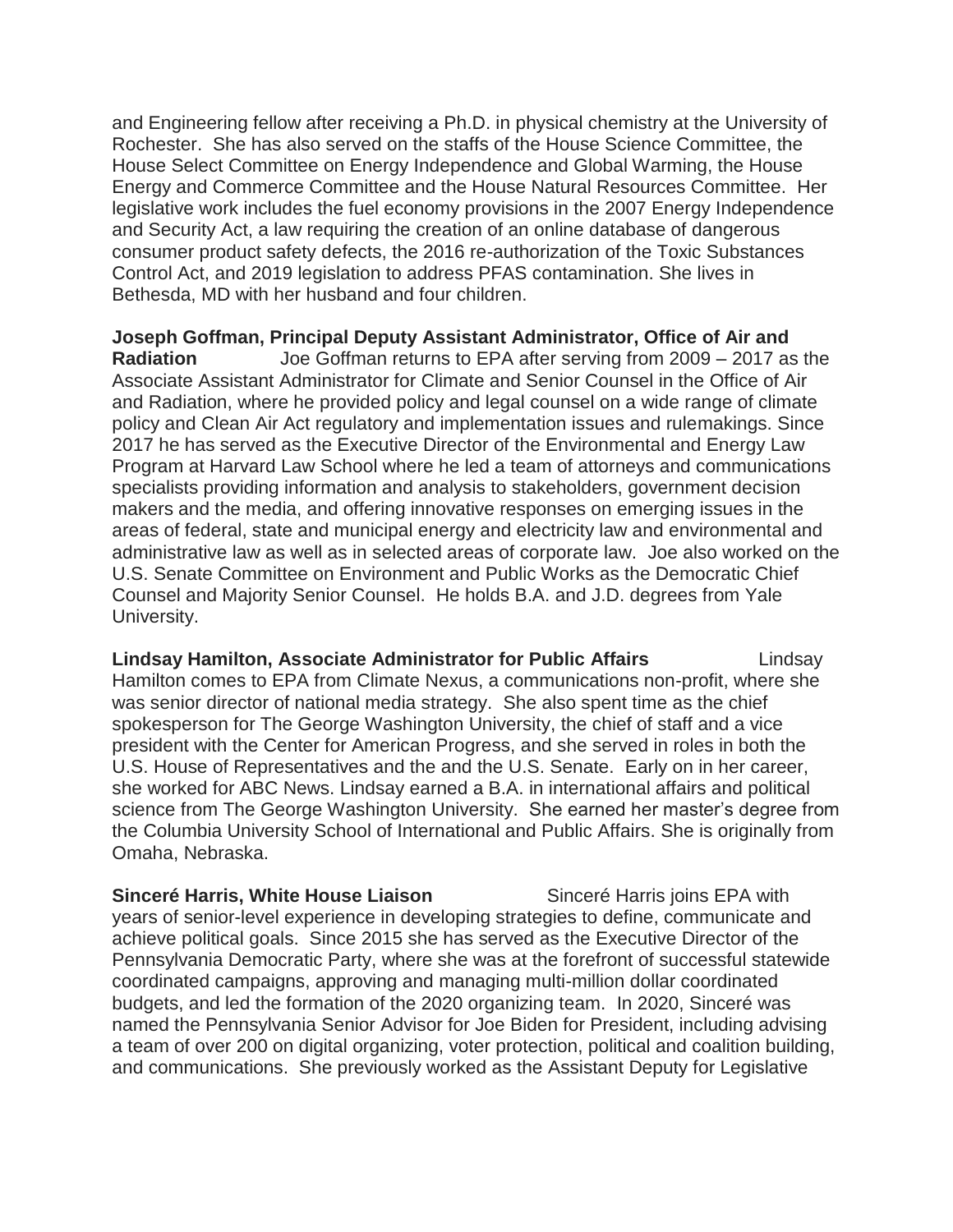Affairs for the Commonwealth of Pennsylvania. Sinceré has a degree in Psychology from Temple University.

**Melissa Hoffer, Principal Deputy General Counsel Prior to joining EPA, Melissa** Hoffer was with the Massachusetts Attorney General's Office where she served as the Chief of the Energy and Environment Bureau and oversaw the work of the Bureau's attorneys on matters including prosecuting civil and criminal enforcement of environmental laws, energy policy, ratepayer advocacy, defensive cases, and affirmative advocacy, including litigation in support of EPA's Mercury and Air Toxics Standards. In 2020, Melissa was inducted as a Fellow into the American College of Environmental Lawyers; she has received a 2020 Meritorious Service Award from the National Association of Attorneys General, a Massachusetts Lawyers Weekly Top Women of Law award in 2013, and a Boston Bar Association President's award in 2007. Melissa served for over five years as a vice president of Conservation Law Foundation and director of its Healthy Communities and Environmental Justice Program, and director of its New Hampshire Advocacy Center. Melissa practiced at WilmerHale for many years where her focus was environmental law and litigation. She holds a J.D. from Northeastern University School of Law, an M.Ed. from the University of Massachusetts, and a B.A. from Hampshire College with a focus on education.

#### **Casey Katims, Deputy Associate Administrator for Intergovernmental**

**Affairs** Casey Katims most recently served as Director of Federal and Inter-State Affairs for Washington Governor Jay Inslee, working as his primary advisor on federal policy issues and directing the state of Washington's engagement with Congress, the White House, federal agencies, fellow governors' offices and various other stakeholders in D.C. Prior to this role, he spent five years as a policy advisor in the U.S. House of Representatives for Rep. Suzan DelBene, developing bills and amendments on a range of issues and helping manage her responsibilities on the House Ways and Means Committee. Casey has a degree in Political Science from Vassar College and grew up in Edmonds, Washington.

**John Lucey, Special Assistant to the Administrator** John Lucey joins EPA from the North Carolina Department of Environmental Quality (NCDEQ), starting as a Legislative Analyst in 2015. He has served since 2019 as the Chief Strategy Officer, helping create and manage the strategic implementation of both North Carolina's Clean Energy Plan and Risk and Resiliency Plan. He also provided guidance to the Department on significant State initiatives including the Duke Energy Coal Ash Settlement, the North Carolina Environmental Justice and Equity Board and the Chemours Consent Order. John holds a B.A. in Political Science from North Carolina State University and an Associate of Arts degree from Central Piedmont Community College.

**Dan Utech, Chief of Staff** Dan Utech has over 20 years of experience in the federal environmental and energy sectors., including as a Presidential Management Fellow in 1997/1998 with assignments at EPA, the National Oceanic and Atmospheric Administration and the U.S. Forest Service. From 2014 – 2017 he served at the White